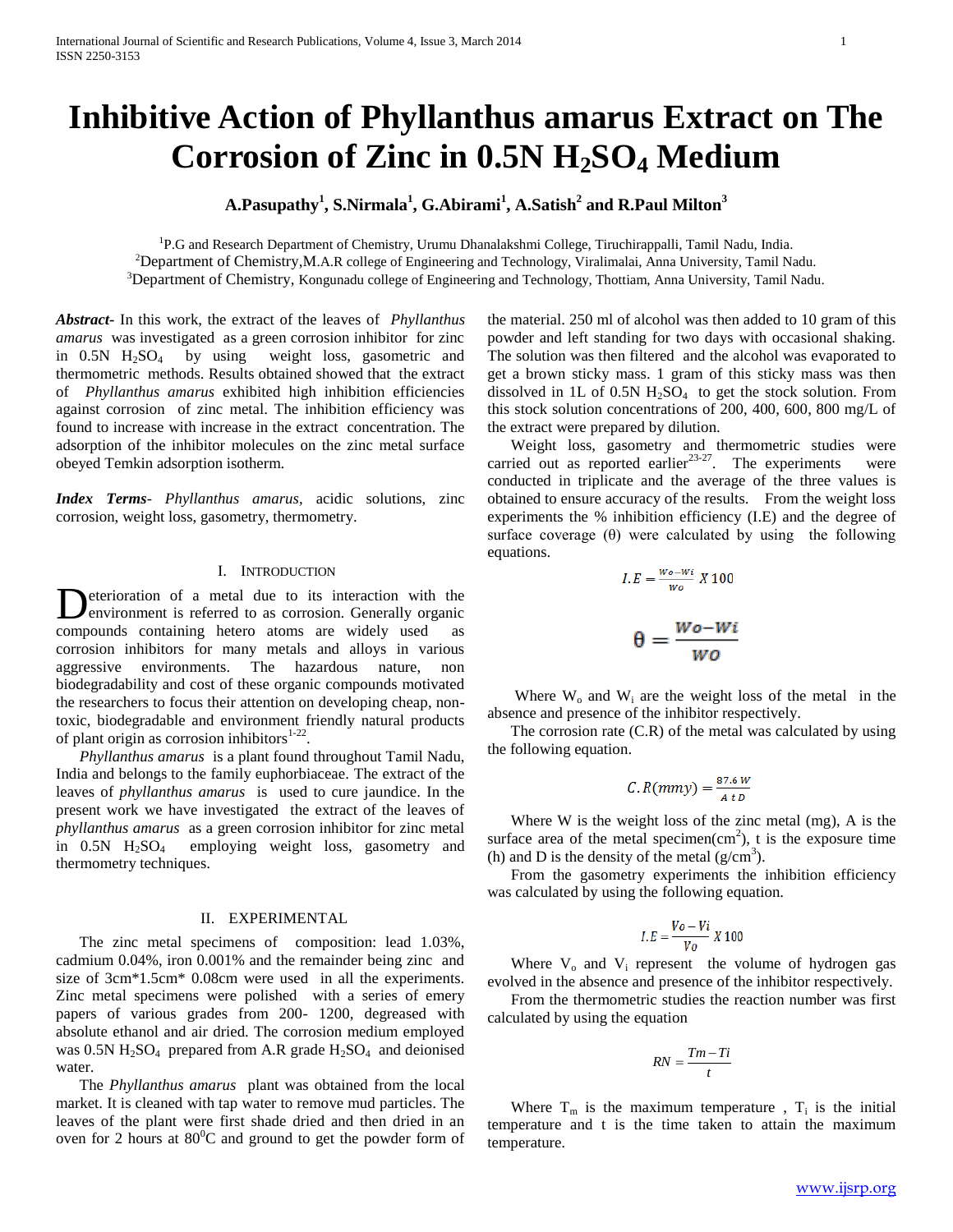The inhibition efficiency is calculated by using the following equation

$$
I.E = \frac{RNo - RNi}{RNo}
$$

Where  $RN_{o}$  is the reaction number in the absence of the inhibitor and  $RN<sub>i</sub>$  is the reaction number in the presence of various concentrations of the inhibitor.

### III. RESULTS AND DISCUSSION

 Weight loss, gasometry and thermometric experiments were carried out at five different concentrations of the extract and the inhibition efficiency(IE) values were calculated. Values of inhibition efficiency obtained from these experiments are presented in the table-1

**Table 1 Values of inhibition efficiency(I.E(%)) obtained experiments for the corrosion of zinc in 0.5N H2SO4 in the presence of different concentrations of the extract.**

| Method      | Values of I.E(%) for different |      |      |      |      |  |
|-------------|--------------------------------|------|------|------|------|--|
| employed    | concentrations $(mg/L)$ of the |      |      |      |      |  |
|             | extract                        |      |      |      |      |  |
|             | 200                            | 400  | 600  | 800  | 1000 |  |
| Weight loss | 26.8                           | 50.4 | 61.5 | 70.2 | 76.8 |  |
| Gasometry   | 26.2                           | 49.5 | 62.4 | 69.8 | 77.1 |  |
| Thermometry | 25.9                           | 50.2 | 62.1 | 69.4 | 77.4 |  |

 From the table it can be seen that there is very good agreement between the values of inhibition efficiency obtained from these three methods. The results also indicate that the inhibition efficiency of the *phyllanthus amarus* extract increases with increase in the concentration. The dependence of inhibition efficiency of the extract on the concentration is shown in figure-1



**Figure 1 Variation of inhibition efficiency with concentration of the plant extract.**

 Values of corrosion rates obtained from the weight loss experiments for the corrosion of zinc in  $0.5N$  H<sub>2</sub>SO<sub>4</sub> in the presence of different concentrations of the extract are presented in the table-2

# **Table 2 Values of corrosion rates obtained from the weight loss experiments.**

| Values of corrosion rates $\text{(mm/y)}$ for different<br>concentrations $(mg/L)$ of the extract |      |      |      |      |  |  |  |
|---------------------------------------------------------------------------------------------------|------|------|------|------|--|--|--|
| <b>200</b>                                                                                        | 400  | 600  | 800  | 1000 |  |  |  |
| 75.4                                                                                              | 51.1 | 39.6 | 30.7 | 23.9 |  |  |  |

 From the table-2 it can be seen that the corrosion rates for the corrosion of zinc in  $0.5N$  H<sub>2</sub>SO<sub>4</sub> decreases with increasing concentration of the plant extract. The effect of extract concentration on the corrosion rates is shown in figure-2.



# **Figure 2 Variation of corrosion rates with concentration of the inhibitor.**

 The inhibitive action of *phyllanthus amarus* extract can be attributed to the presence of various organic compounds . These include phyllanthin, hypophyllanthin, quercetin, tanninsphyllanthusiin, amariin, amarulone, amarinic acid: alkaloids- entnorsecurinine, sobubbialine, epibubbaialine, nyrphyllin etc. The molecular structures of some of these compounds are shown below.



 From the molecular structures it can be observed that the these compounds possess lot of hetero atoms and aromatic rings which are responsible for the adsorption of these compounds on to the metal surface. Organic compounds containing  $\pi$ -electrons, hetero atoms and multiple bonds have been reported to function as effective inhibitors for the corrosion of many metals in various media28-32. Since the *phyllanthus amarus* extract contains many organic compounds, it is very difficult to mention a particular compound for the inhibition activity. The inhibitive activity of